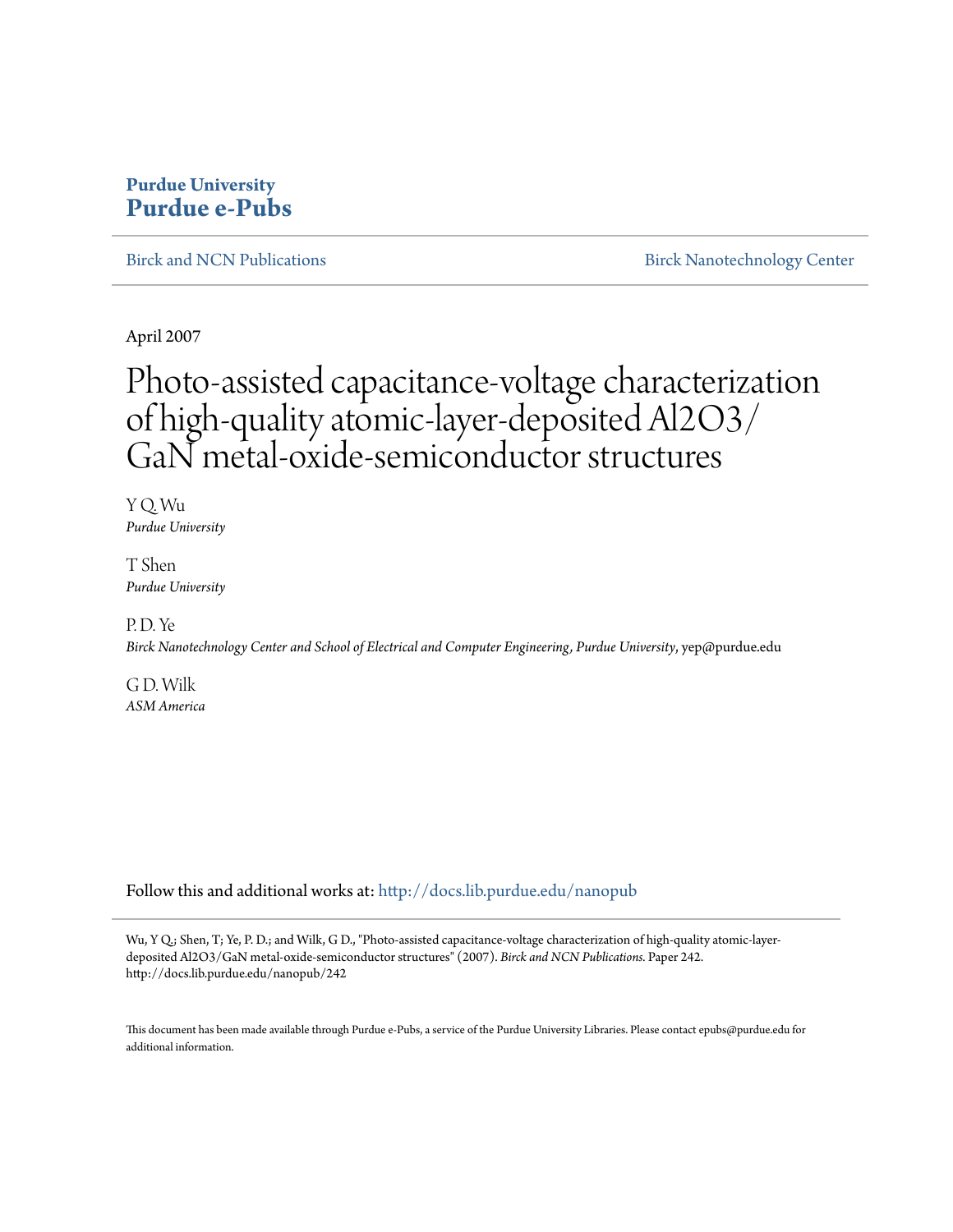## **[Photo-assisted capacitance-voltage characterization of high-quality](http://dx.doi.org/10.1063/1.2719228) atomic-layer-deposited Al2O3 [/GaN metal-oxide-semiconductor structures](http://dx.doi.org/10.1063/1.2719228)**

Y. Q. Wu, T. Shen, and P. D.  $Ye^{a}$ 

*School of Electrical and Computer Engineering, Purdue University, West Lafayette, Indiana 47907 and Birck Nanotechnology Center, Purdue University, West Lafayette, Indiana 47907*

G. D. Wilk

*ASM America, 3440 East University Drive, Phoenix, Arizona 85034*

Received 21 December 2006; accepted 1 March 2007; published online 2 April 2007-

The authors report on an  $A_2O_3$  gate oxide deposited on *n*-type GaN by atomic layer deposition technique. The high-frequency *C*-*V* characteristic shows deep-depletion behavior at room temperature due to the wide band gap semiconductor nature of GaN. Systematic photoassisted *C*-*V* measurements demonstrate the importance of postdeposition-annealing process which could improve the average interface trap density  $D_{it}$  of  $(1-2) \times 10^{12} / \text{cm}^2 \text{ eV}$  on the as-grown films to  $7 \times 10^{10}$ /cm<sup>2</sup> eV on the same films after 800 °C rapid thermal annealing in a N<sub>2</sub> ambient. The high-frequency  $C-V$  technique or Terman technique is also applied to estimate the mid-gap  $D_{it}$  and compare to the results from photoassisted *C*-*V* technique. © *2007 American Institute of Physics*. [DOI: [10.1063/1.2719228](http://dx.doi.org/10.1063/1.2719228)]

GaN is a promising semiconductor electronic material for applications in high-temperature, high-speed, and highpower electronics due to its fundamental physical properties such as wide band gap and high saturation velocity. The progress made in GaN electronic device field in the past decade is astonishing.<sup>1</sup> One of the major factors that limit the performance and reliability of GaN high-electron-mobility transistors (HEMTs) to be finally commercialized for rf highpower applications is their relatively high gate leakage and its stability of Schottky contacts at high temperatures. The gate leakage reduces the breakdown voltage and the poweradded efficiency while increasing the noise figure. To help solve the problem, the use of atomic-layer-deposited (ALD) gate dielectrics adopted from the state-of-the-art Si complementary metal-oxide-semiconductor (CMOS) technology could be one of the attractive solutions.

In the research front of dielectrics on GaN, significant progress has also been made on GaN metal-insulatorsemiconductor high-electron-mobility transistors (MIS-HEMTs) and GaN metal-oxide-semiconductor high-electronmobility transistors (MOS-HEMTs) using  $\text{SiO}_2$ ,  $\frac{2-6}{5}$   $\text{Si}_3\text{N}_4$ ,  $\frac{7-9}{5}$  $Al_2O_3$ ,  $10,11$  and other oxides.<sup>12</sup> Recently, there is a growing interest in exploring GaN metal-oxide-semiconductor fieldeffect transistors (MOSFETs) for digital applications because GaN devices could provide low off drain currents, excellent transport properties, high-quality epilayers on Si, and material compatibility for Si process temperatures. Furthermore, GaN based electronic devices could find wide applications by integrating with GaN optoelectronic devices. The major motivation on GaN MOSFET research is to realize highperformance enhancement mode<sup>13</sup> or even inversion-type devices<sup>14</sup> with scalable gate dielectrics. ALD is a surface controlled layer-by-layer process for the deposition of thin films with atomic layer accuracy. Each atomic layer formed in the sequential process is a result of saturated surface controlled chemical reactions. The thickness control of the ALD films, which is very important for MOSFET scalability, is much superior to the control ability of  $SiO<sub>2</sub>$  or  $Si<sub>3</sub>N<sub>4</sub>$  using plasma-enhanced chemical-vapor deposition. The ALD  $Al_2O_3$  process is *ex situ*, robust, and highly manufacturable.  $Al_2O_3$  offers additional advantages of a large band gap (9 eV), high dielectric constant  $(k \sim 8.6-10)$ , high breakdown field (10-30 MV/cm), thermal stability, and chemical stability against GaN. Furthermore, ALD is the most promising approach to high-k dielectrics (i.e., HfSiON) and given Si industry's familiarity with ALD for front-end processes, the transition to ALD GaN MOSFETs integrated on Si CMOS platform must be easier. We reported earlier highperformance GaN MOS-HEMTs and depletion-mode GaN MOSFETs with ALD  $Al_2O_3$ .<sup>11,15</sup> In this Letter, we report on the systematic photoassisted *C*-*V* studies of ALD  $Al_2O_3/GaN$  MOS structures. The excellent MOS interface property is a must to realize high-performance inversion type of GaN enhancement-mode MOSFETs.

The cross section of an ALD  $\text{Al}_2\text{O}_3/\text{Ga}$ N MOS capacitor is shown in the inset of Fig.  $1(b)$ . A 40 nm undoped AlN buffer layer, a 3  $\mu$ m undoped GaN layer, and a 100 nm, 5  $\times 10^{17}$ /cm<sup>3</sup> Si-doped GaN layer were sequentially grown by metal-organic chemical vapor deposition on a 2 in. sapphire substrate. After the standard RCA cleaning, the wafers were transferred via room ambient to an ASM Pulsar2000™ ALD module. A 40-nm-thick  $Al_2O_3$  layer was deposited at a substrate temperature of 300 °C using alternately pulsed chemical precursors of  $\text{Al}(\text{CH}_3)_3$  (the Al precursor) and  $\text{H}_2\text{O}$  (the oxygen precursor) in a carrier  $N_2$  gas flow. A 200-nm-thick Ni/Au layer was electron-beam deposited and lithographically defined to form circular MOS capacitors with various diameters. Since the *n*-type GaN layer is epitaxially grown on an insulating sapphire substrate, electrical contact to the GaN layer in this work was made via a serial capacitor with an area of approximately 1000 times larger than that of the device under study. An HP4284 *LCR* meter was used for the capacitance measurement. The samples were measured sequentially after they underwent a postmetal-deposition annealing (PMA) of  $600-800$  °C. The similar results are ob-

a)Author to whom correspondence should be addressed; electronic mail: yep@purdue.edu

<sup>14</sup>/143504/3/\$23.00 © 2007 American Institute of Physics **90**, 143504-1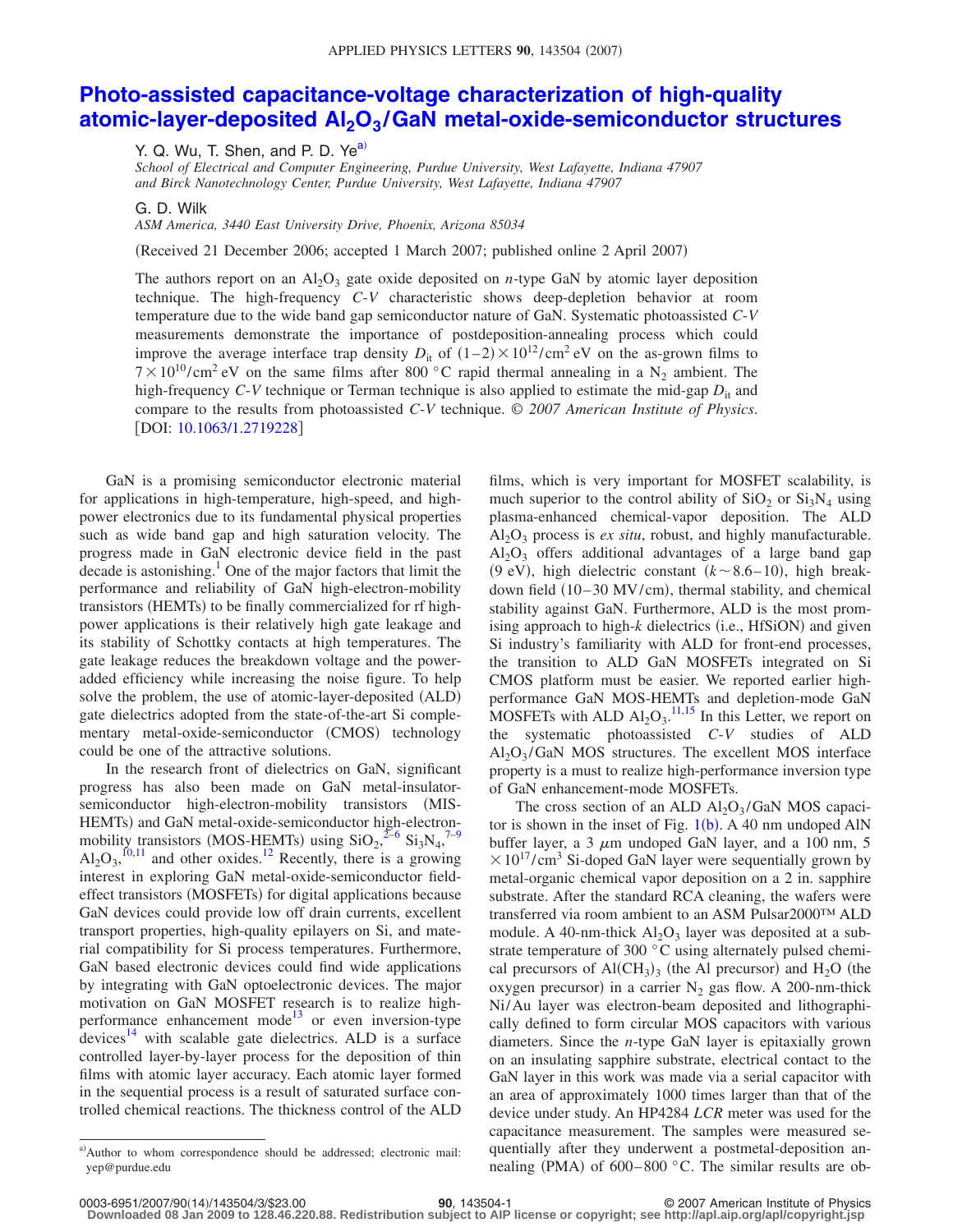

FIG. 1. (a) Photoassisted C-V curves on a *n*-type GaN MOS capacitor at room temperature. The sample is swept from accumulation to deep depletion in the dark, held at −6 V and illuminated to form an inversion layer, then swept back to accumulation in the dark. The dashed lines are theoretical calculated curves with  $D<sub>it</sub>=0$  and the dielectric constant of 7.2. The area of the measured capacitor is  $\sim$ 1.0×10<sup>-4</sup>/cm<sup>2</sup>. (b) 1/C<sup>2</sup> characteristics as a function of gate voltage.  $N_d$  obtained from the slope is  $6.5 \times 10^{17} / \text{cm}^3$ . The dotted line is a guide to the eyes. Inset: schematic view of a GaN capacitor MOCVD grown on sapphire with ALD grown  $Al_2O_3$  as gate dielectric.

tained for postdielectric-deposition annealing (PDA).

The high-frequency *C*-*V* technique, or Terman technique, is the simplest and most straightforward method for characterizing the interface trap density  $D_{it}$  at the SiO<sub>2</sub>/Si interface. Unfortunately, this technique does not work well for wide band gap semiconductors such as GaN and can lead to gross underestimation of the interface trap density at room temperature. A quick method for estimating the total number of interface states across the band gap is the room temperature photo-*CV* technique, developed by Tan *et al.* for SiC (Ref. 16) and other groups for GaN.<sup>17–20</sup> The solid curves in Fig. 1(a) show typical photoassisted *C*-*V* curves measured at room temperature. The gate voltage is swept from accumulation (positive voltage) to depletion (negative voltage) in the dark. A further increase in the negative bias would result in a continual depletion of the GaN, instead of the buildup of an inversion layer, because the minority-carrier generation rate is exceedingly slow for GaN wide band gap semiconductor. Electrons initially captured in the deep-level states cannot emit to the conduction band at room temperature because the emission time constant increases exponentially with energy separation according to the Shockley-Read-Hall statistics. However, if the bias is held at −6 V and the sample is illuminated to populate the inversion layer, a different *C*-*V* curve emerges. As photogeneration populates the inversion layer, the capacitance rises toward the equilibrium value. After the inversion layer is fully formed, the light is turned off and the sample is swept back toward accumulation. The voltage shift  $\Delta V$  is caused by electrons trapped in interface states and can be used to estimate the *average*  $D_{it}$  across the band gap. This "hysteresis" reflects differences in charging conditions of deep-lying interface states with and without illumination. From the voltage shift  $\Delta V$ , the average  $D_{it}$  can be estimated using the simple equation of  $D_{it} = C_0 \sqrt{\frac{\lambda V}{qE_g}}$ ,<sup>16</sup> where  $D_{it}$  is the average value of interface trap density,  $C_{ox}$  is the oxide capacitance,  $q$  is the electron charge, and  $E<sub>g</sub>$  is the band gap of GaN. The average  $D_{it}$  of ALD Al<sub>2</sub>O<sub>3</sub>/GaN is about  $(5-6) \times 10^{11}$ /cm<sup>2</sup> eV on 600 °C annealed films, as shown in Fig.  $1(a)$ . For an ideal deep-depletion capacitor, coming down in gate voltage from high accumulation,  $d(1/C^2)/dV_g$  curve drops from close to zero to a negative point, and then rises steeply to a negative plateau around "threshold" voltage. The negative value of the plateau is directly related with the majority-carrier concentration  $N_e$  in GaN since  $d(1/C^2)/dV_g = -2/q\epsilon_sN_e^{21}$  The  $\Delta V$  in this letter is determined by the subtraction of two threshold voltage values from the  $d(1/C^2)/dV_g$  vs  $V_g$  curves for deep depletion and after illumination. A "unique" parallel rising feature is observed on each two correlated curves in all 16 experimental data sets. The insight of device physics of this parallel feature is under further investigation.

Theoretically calculated ideal high-frequency *C*-*V* curves is also shown in Fig.  $1(a)$  as dashed lines along with the experimental curves before and after light illumination. The net donor density  $N_d$  of  $6.9 \times 10^{17} / \text{cm}^3$ , which is near the experimental fitting in Fig. 1(b), and zero minority carrier is used for deep-depletion  $C-V$  calculation and  $N_d$  of 6.9  $\times 10^{17}$ /cm<sup>3</sup> and hole carrier density *p* of  $3.0 \times 10^{8}$ /cm<sup>3</sup> is used for *C*-*V* curve after illumination. All device parameters, such as the electron affinity of GaAs and metal gate work function, are appropriately chosen by assuming the lowest  $D_{it}$  in GaN located near the mid-band-gap such as Si. These two curves are analyzed using Terman technique. The estimated mid-gap  $D_{it}$  is around  $5 \times 10^{10} / \text{cm}^2 \text{ eV}$ , which is about one order of magnitude better than the value obtained from photoassisted *C*-*V* method. This leads us to conclude that photoassisted *C*-*V* measurement is a more reliable technique to study the interface properties of GaN MOS capacitors and to use the Terman technique at room temperature for wide band gap semiconductors in general could grossly underestimate the actual  $D_{it}$ .

We plot the deep depletion curve of ALD  $Al_2O_3/GaN$ after 600 °C RTA annealing in a  $N_2$  ambient as  $1/C^2$  versus gate bias *V* in Fig. 1(b). By fitting the  $1/C^2$  vs *V* curve, the net donor density  $N_d$  is extracted to be  $6.5 \times 10^{17} / \text{cm}^3$ , which is reasonably close to the electron density of 5.0  $\times 10^{17}$ /cm<sup>3</sup> in the conducting channel determined by Hall measurements. The good linear fitting in the depletion region suggests the decent quality of interface and negligible fixed charge in the insulator.

Systematic photoassisted *C*-*V* studies on ALD  $Al_2O_3/GaN$  MOS structures are performed in this work. Figure  $2(a)$  shows the photoassisted  $C-V$  curves as a function of PMA. The devices are measured sequentially after ALD growth, 600, 700, and 800 °C RTA for 30 s in a  $N_2$  ambient. The voltage shift or "hysteresis" significantly reduces from  $2-3$  V to  $\sim 100$  mV with increasing annealing tempera-**Downloaded 08 Jan 2009 to 128.46.220.88. Redistribution subject to AIP license or copyright; see http://apl.aip.org/apl/copyright.jsp**